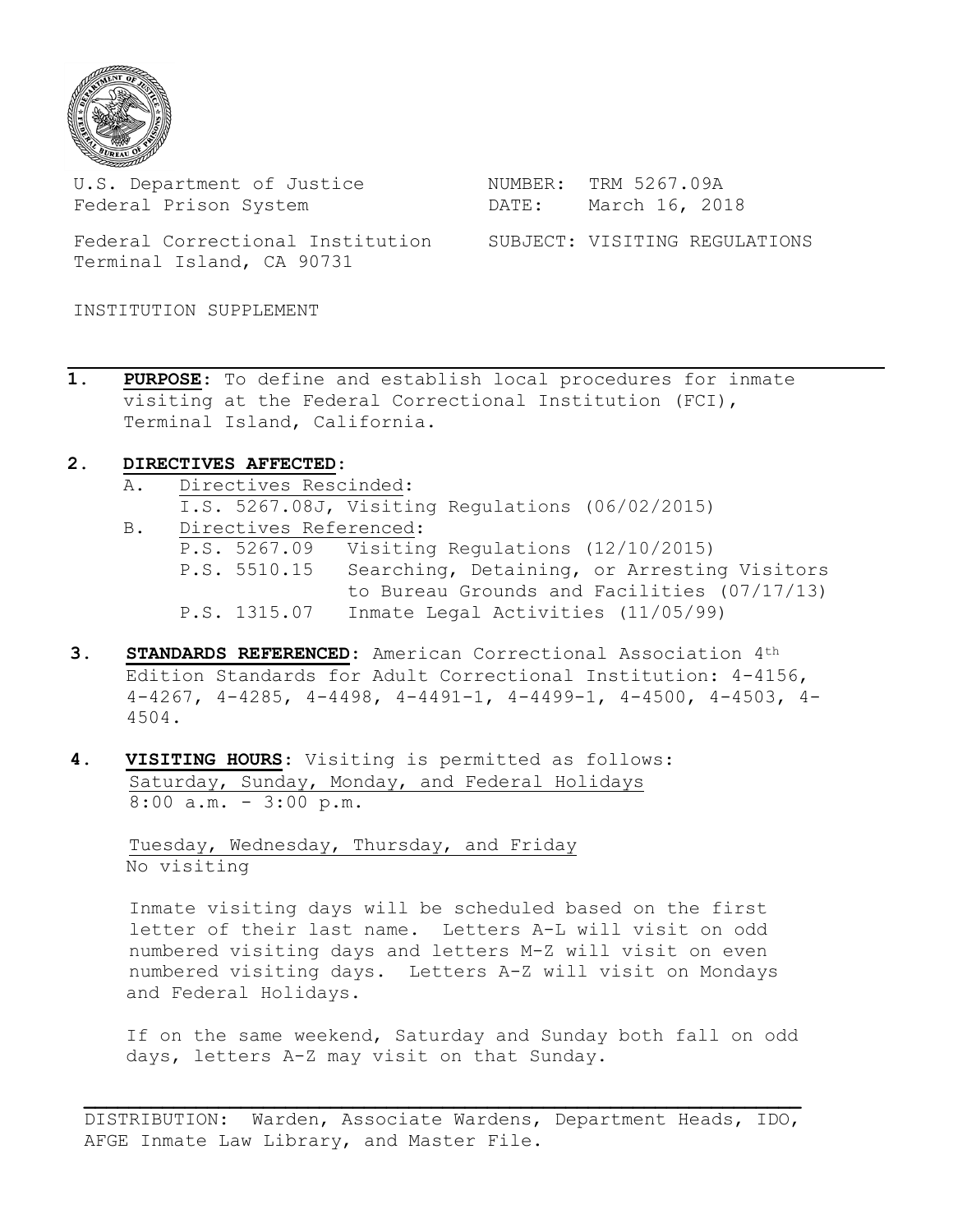> The processing of visitors will begin 15 minutes prior to visiting. Visitors arriving at the institution earlier will be asked to leave and return at an appropriate time.

Visitors shall park only in designated areas. Parking in the institution parking lot is authorized for visitors on weekends and holidays. Visitors will park in the back row adjacent to the fire station. Visitors found to be in violation of this parking policy, will have their visit terminated immediately. In addition, future visits may be suspended.

Visitors will be given a "Notification to Visitors" Form and directed to the proper waiting room. Once a visitor has been verified and is on the inmate's visiting list, the visitor will be processed for visiting and be directed to the assigned waiting room until escorted to the visiting room. Visitors are required to leave their identification with the visiting room staff.

**5. FREQUENCY OF VISITS AND NUMBER OF VISITORS**: Each inmate has the opportunity to receive 40 points of visiting each month. One hour of visiting is equal to one point per person, any portion of the hour past 15 minutes will be considered one hour and will be charged one point. Due to space limitations, only five visitors may visit an inmate at one time. This limitation includes children.

#### **6. VISITOR APPROVAL PROCEDURES:**

- a. During the admission and orientation period, each inmate will submit a proposed list of visitors to his Unit Team. Inmates will receive Attachments 1 and 2 from their Unit Team to mail to all prospective visitors. Visitors age 16 and above must complete the Visitors Information Form (BP-629). Prospective visitors who are not recognized as immediate family will also be forwarded the Visitor Information Form. Additionally, Unit Team staff may require a completed Visitor Information Form for immediate family members with serious criminal histories. Required Visitors Information Forms must be completed and returned to the Unit Team staff prior to the individual being approved to visit. Inmates may request to modify their visiting list by adding or deleting visitors at any time through their Unit Team.
- b. The Unit Manager will review all prospective visiting applications after the investigation process is completed. A prospective visitor with any drug-related conviction, or any other serious convictions in his/her background, requires the approval of the Warden before being approved for placement on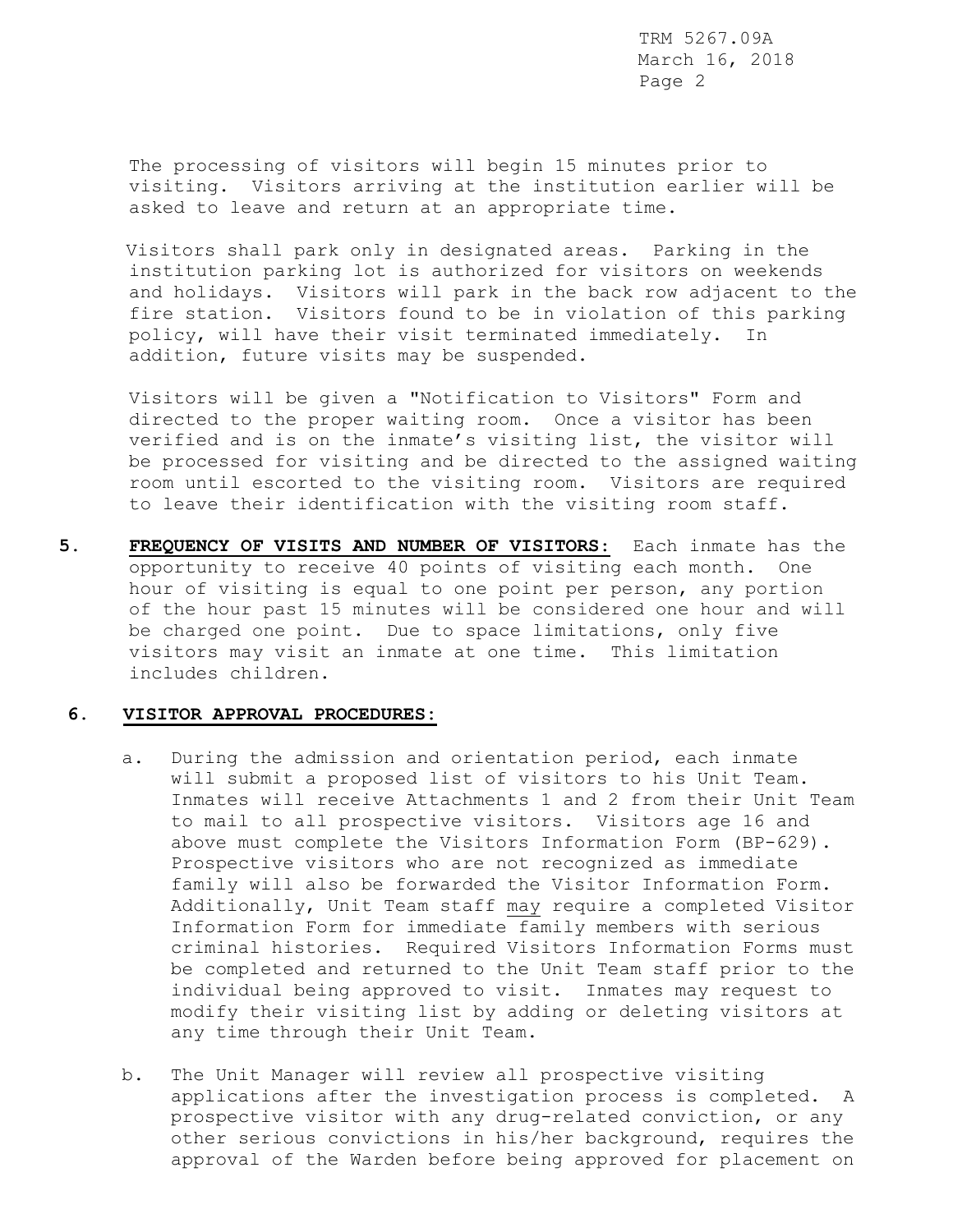the inmate's visiting list.

c. Immediate family members will ordinarily be approved to visit. Other relatives, friends, and associates will require background reviews and the approval of the Unit Team.

 Overall, up to 20 visitors may be placed on an inmate's visiting list.

- d. For inmates transferring in with completed visiting lists, Unit Team staff will review and approve/disapprove existing visitors as appropriate within one week of receiving the inmate's Central File.
- e. Visitors with special needs for medications or medical devices are required to notify the inmate's Unit Manager in advance of visiting to obtain approval to retain the medication or medical device, the only exception is nitroglycerin. Once approval is granted by the Unit Manager it is the responsibility of the inmate to inform their visitors of visiting approval.

### **7. VISITOR DISAPPROVING PROCEDURE:**

- a. Visitors with any criminal convictions may require approval from the Warden prior to the prospective visitor being added to the inmate's visiting list.
- b. Visitors having NCIC background information deemed inappropriate for approval will not be permitted to visit.

### **8. VISITORS FOR OTHER THAN GENERAL POPULATION INMATES:**

a. Visiting for inmates presenting special security or separation needs such as inmates housed in the Short-Stay Unit and the Community Hospital will be referred to the Captain. Inmates admitted to the local hospital may request visiting through their Unit Team. The Unit Team will seek the approval of the Captain and Warden. If visiting is approved, visiting will be restricted to immediate family only, and a total of three visitors may visit at one time. Visiting will be conducted during regular institution visiting times and days. Visits will be approved for two hours in duration, and minor children will not be allowed to visit except in extenuating circumstances (inmate not expected to live). However, minor children will be subjected to the age requirement of the local hospital.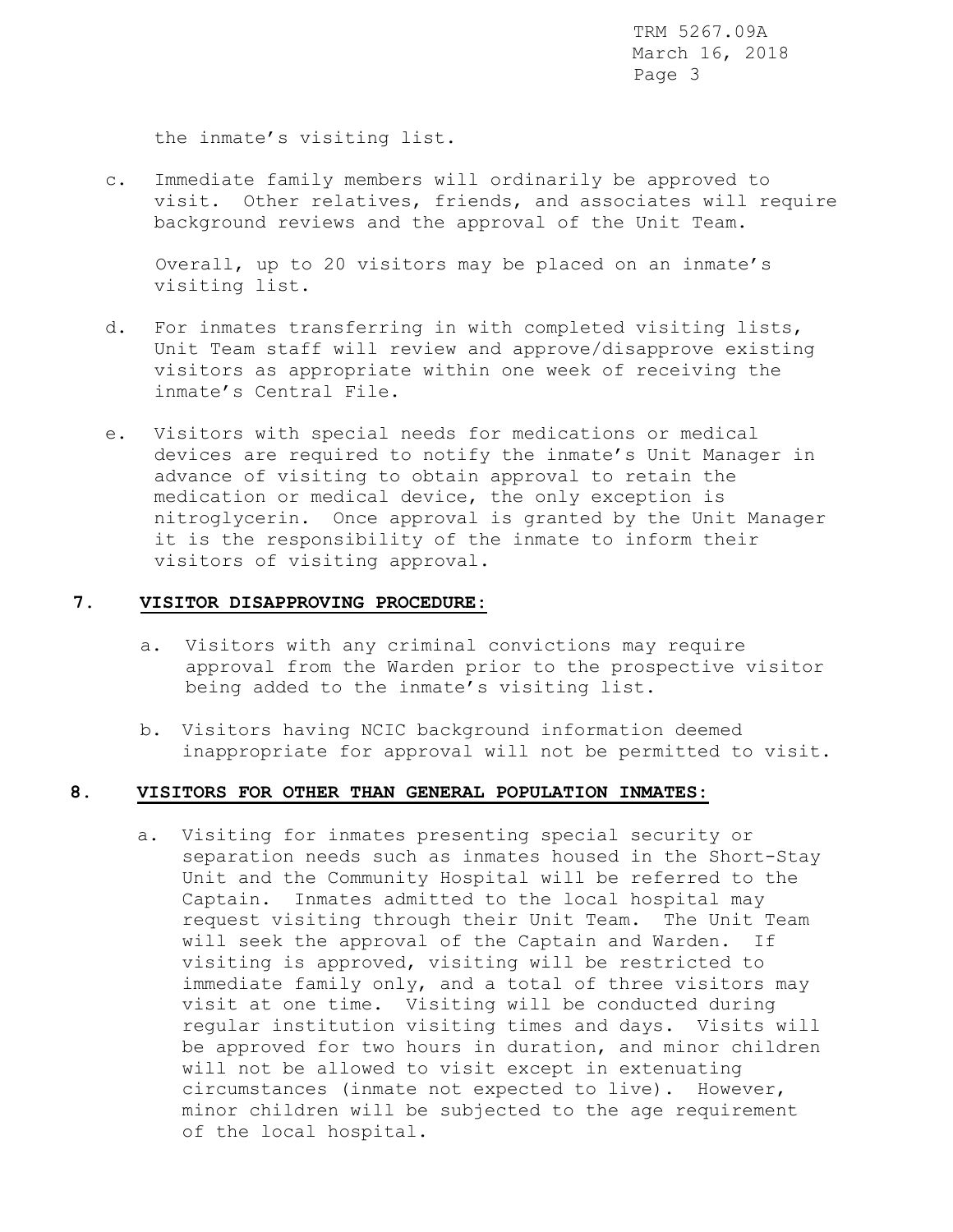b. Visiting for the Special Housing Unit and Hold-over inmates will be conducted on regular visiting days, Saturday, Sunday, and Monday, 8:00 a.m. until 3:00 p.m. Ordinarily each visit will last approximately one hour.

 Visiting will be granted on a first come first served basis. All visitors must be on the inmate's visiting list.

- c. Careful review of hospitalized inmates is necessary prior to authorizing visits. When an inmate is in the Short Stay Unit, the respective Unit Manager will consult with the Health Services Administrator and the Captain to determine if the inmate will be allowed to visit.
- d. All inmates housed in the Special Housing Unit and holdover inmates housed in the Short Stay Unit, who have been approved for visits; visiting will take place in the Special Housing Unit via the non-contact visiting. When non-contact visits are allowed, each visit will last onehour and no person under the age of 18 years of age may visit.

# **9. VISITING REGULATIONS:**

## NOTIFICATION TO VISITOR FORM:

Each visitor to the institution, via any entrance, with the exception of BOP or sister agency, will be required to read and sign a copy of "Notification to Visitor" form prior to entering. In addition, the officer in charge will ensure all appropriate information is included on this form. The Notification of Visitor will be submitted into the Captain's office for review and archive.

a. All visitors with the exception of children under 16 years of age will be required to present photo identification issued by a recognized government agency. Visitors from outside the United States may present as identification the following: government issued Resident Alien card or B1/B2 Visa Card. Otherwise, identification includes a valid state issued driver's license, state or government issued identification card, or passport. The visitor's identification will be retained by Visiting Room staff. When the visitor is escorted from the Visiting Room, the escort officer will utilize the identification to process the visitor through the Control Room Sallyport and then return the identification to the visitor.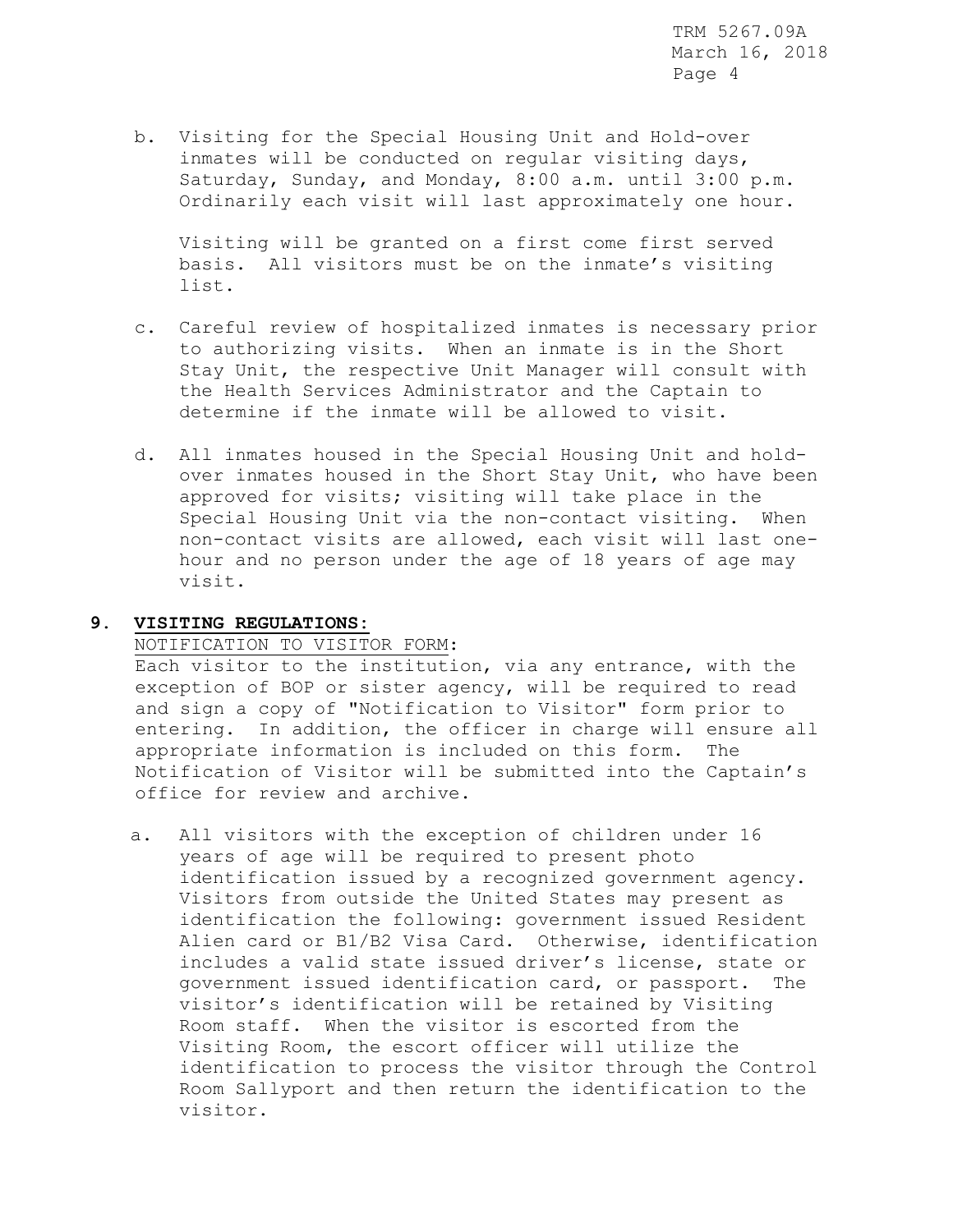- b. Visitors under the age of 18 must have a parent and/or guardian sign the "Visitor Information Form".
- c. Children, age 16 and under, must be accompanied by an adult already approved to visit the inmate. Supervision of children will be the joint responsibility of the adult visitor and the inmate.
- d. Visitors are prohibited from bringing animals to the institution with the exception of dogs assisting persons with disabilities. In these circumstances, the visitor must provide staff with certification the dog is trained for that purpose.
- e. Under no circumstances shall the Visiting Room officer accept articles, gifts of any kind, or money for an inmate.
- f. All inmates will be pat-searched upon entering, and visually searched upon exiting the Visiting Room.
- g. All inmates must wear institution issued clothing in the Visiting Room, khaki shirts buttoned up to the second from the top button and tucked in, pants with an institution belt, T-shirt, socks, underwear and institution issued shoes. Tennis shoes are **not** permitted. No jewelry may be worn in the visiting room, with the exception of a wedding band and authorized religious medal/chain. Prescription glasses and religious headgear are permitted. No personal items will be kept in the shakedown room.

Unauthorized items must be returned to the unit by the inmate. Medication, such as nitroglycerin tablets, may be permitted when authorized by Health Services staff and will be maintained by the Visiting Room Officer.

- h. Money will not be accepted for deposit to inmate accounts through the Visiting Room. Inmates are not allowed to handle or retain money in the Visiting Room. Inmates are not authorized to use the vending machines at any time.
- i. Currency is not permitted inside the Visiting Room. Each visitor will be limited to \$25.00 in coins.
- j. The Visiting Room Officer will assign seating to an inmate and his visitors. Visitors or inmates are not allowed to move chairs/tables. Ordinarily the visitor will sit across from the inmate, unless seating does not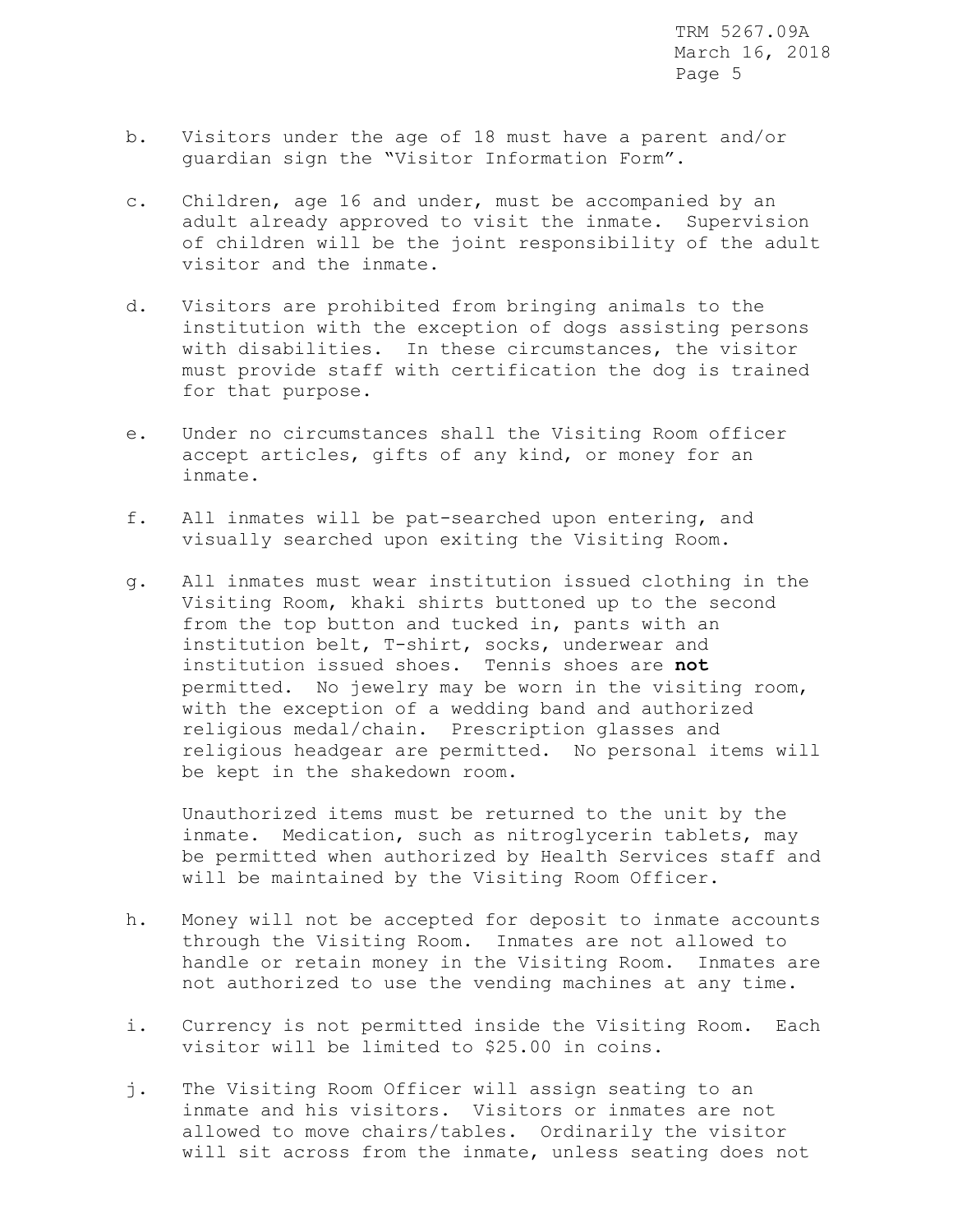permit (i.e. more than two visitors visit at one time).

 Inmates will remain seated throughout the visit unless given permission by the Visiting Room Officer to move (e.g., to use the restroom).

- k. Each inmate having a visit must assume responsibility for proper conduct during the visit. Each inmate will supervise his visiting children and not permit the children to wander from the immediate area, run about the Visiting Room, or create noise that disturbs other visits. Failure to supervise children will result in one warning and upon a second incident, either during the same visit or subsequent visits, the visit will be terminated. A log entry will be maintained on all incidents. Incident reports will be written for misconduct.
- l. Inmates will be permitted to embrace and kiss their visitors within good taste at the beginning and at the end of the visit.
- m. No loud, boisterous talk, or profane language, will be allowed in the visiting area.
- n. Inmates requiring the use of a wheelchair will be transferred into a wheelchair provided by the Health Services Department during their visit. As previously indicated, visitors with special needs for medical devices are required to notify the inmate's Unit Manager in advance of visiting to obtain approval to retain the medical device.
- o. Inmates may take legal or other documents into the Visiting Room only with the pre-approval of the Unit Team and the Captain. This approval must be documented via memorandum and provided to the Visiting Room Officers.
- p. There is a children's play area within the Visiting Room. Visitors under the age of 16 may use this area. The children may play card games, dominoes, or watch television in this area. Children must sit with the parent when not in the play area. Parents are responsible for their children's behavior. Unruly, loud or disruptive behavior may be grounds to terminate the visit. There are no food or drinks allowed in the play area. Inmates are not permitted in this area.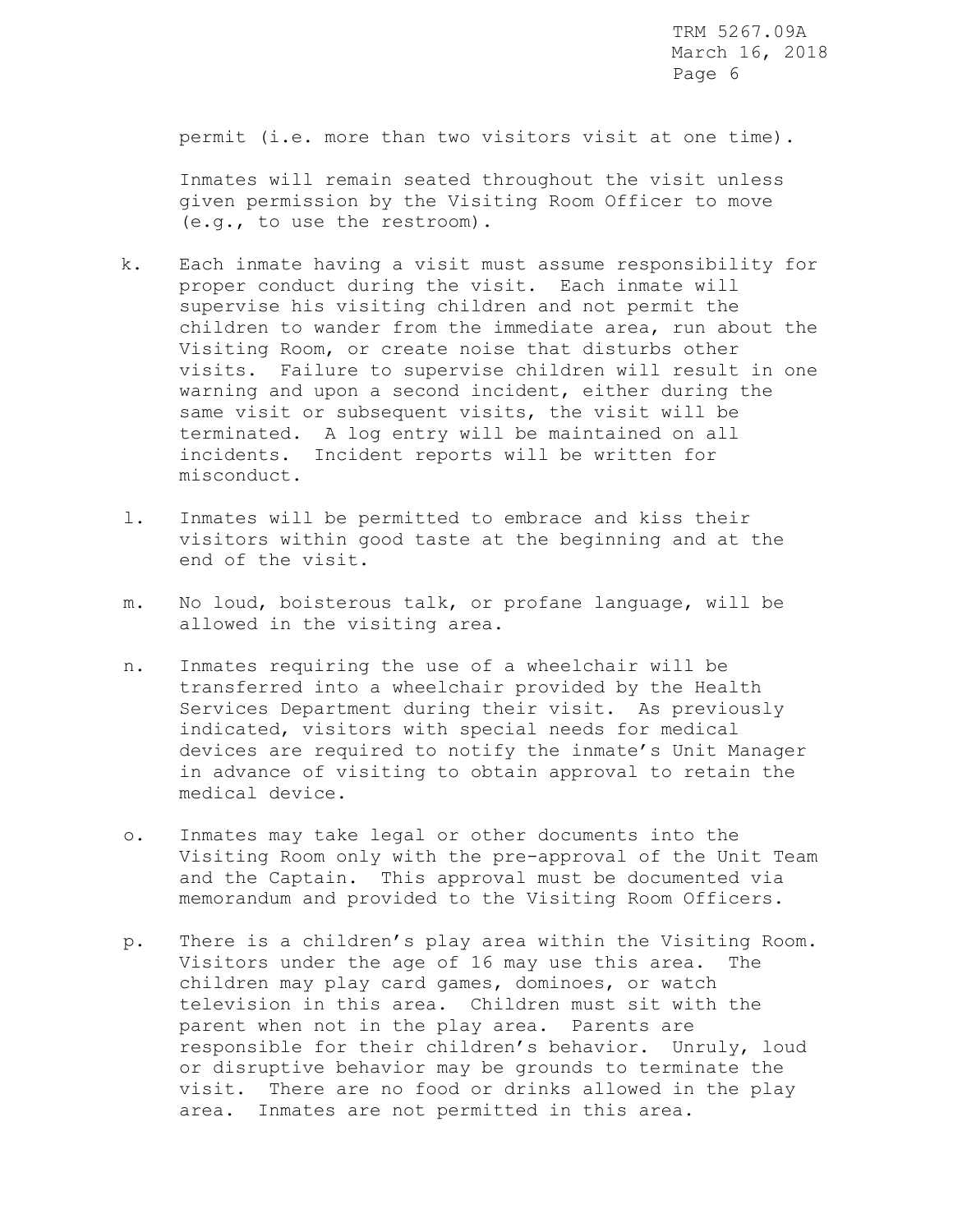### **10. AUTHORIZED VISITORS:**

Inmates may have an approved visiting list of twenty (20) visitors. The Warden may make an exception to this provision when warranted. All prospective visitors, other than confirmed immediate family members, may be subject to a background check and approval by institution staff. The inmate must have known the proposed visitors prior to incarceration. The Warden must approve any exception to this requirement. Exceptions to the prior relationship rule may be made, particularly for inmates without other visitors, when it is shown that the proposed visitor is reliable and poses no threat to the security or good order of the institution.

The following procedures shall be in effect for authorized visiting lists. Since all new commitments are involved in the Admission and Orientation Program, inmates are encouraged not to schedule social visits within the first four days of incarceration at FCI Terminal Island. This procedure will allow time for staff to review and complete all visiting lists. During initial orientation, each inmate will complete a visiting list. At this time each inmate will be asked to identify whether any visitor will require accommodations due to disability or physical handicap. The visiting list will be forwarded to the appropriate Unit Counselor for processing. copy of the Visiting Instructions will be given to each inmate and should be sent by the inmate to his approved visitors. Visitors who will require reasonable accommodation will be asked to notify the institution of their needs prior to visiting. Inmates may modify their visiting list at any time by submitting a written request to his Counselor.

Visiting will be limited to a maximum of 186 total persons in the Visiting Room. This total includes visitors and inmates.

# **11. RECORD OF VISITORS/BACKUP SYSTEM TO THE COMPUTER VISITING PROGRAM:**

- a. Staff will maintain a bound ledger record of each inmate visitor. The log will include the visitor's signature, the name and register of the inmate visited, the arrival time and the departure time.
- b. The procedures used to maintain a record of visitors for each inmate is also utilized as a backup to the computer visiting program. The Unit Team will provide a hard copy of the official updated inmate visiting list that are printed by the first of the month and forwarded to the Lobby Visiting officer and are maintained in the front Lobby. This list will be alphabetized by the inmate's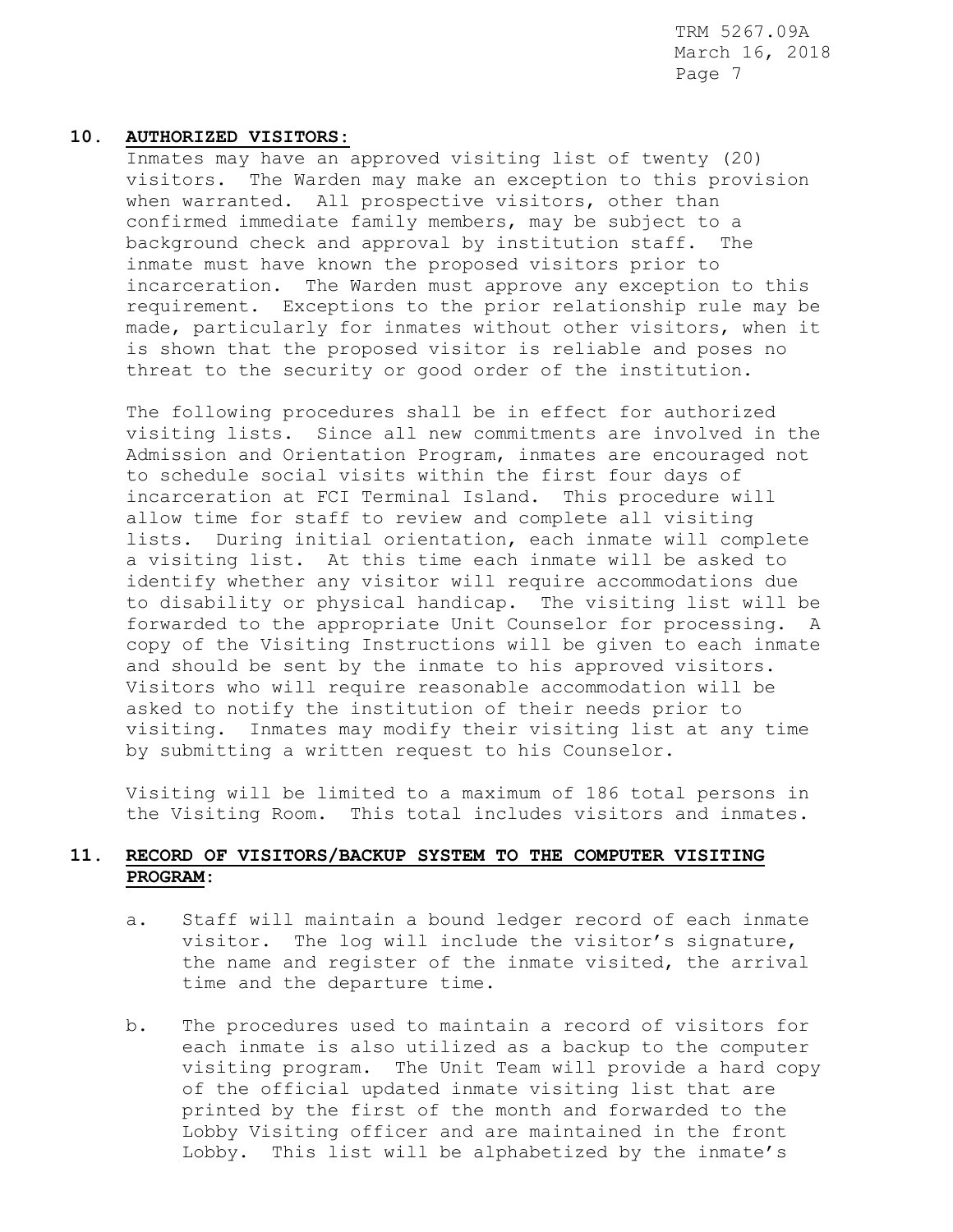last name. Documentation of suspended or terminated visits will also be maintained.

## **12. SPECIAL VISITS:**

- a. Special Non-Social Visits: Individuals requiring a visit with inmates housed at FCI Terminal Island, must receive advanced written approval from the appropriate Department Head prior to entering the institution. These individuals include but are not limited to: court appointed Psychologist, Medical Personnel, Clergy, Educational and Religious Volunteers and Representatives of the Media. Special non-social visits must be supervised by the requesting department. In addition all such visits must be reviewed by the Captain and approved by the Associate Warden of Programs.
- b. Minister of Record and Clergy Visits: In accordance with procedures established in national policy, an inmate's minister of record is placed on the inmate's visiting list and therefore, does not need any further approval. The Captain and Associate Warden of Programs is delegated authority for approving special visits of ordained ministers and spiritual guides (other than the inmate's Minister of record).
- c. Special Social Visits: If a special social visit is requested by an inmate, it must be approved by the Captain. The inmate must make the request through their Unit Team. The Unit Team will review the request and verify the relationship and forward the approval request to the Captain via a BP-148 (Inmate Request to Staff). These visits will be held in the Visiting Room and will be supervised by Visiting Room staff during regularly scheduled visiting hours. Special visits will be limited to one special visit per a six (6) month period. The request for additional visiting time due to visitors traveling long distances will ordinarily be in excess of five hundred (500) miles.

# **13. LEGAL VISITS:**

a. Attorneys are encouraged to visit anytime during regular visiting hours. No special arrangements need to be made. However, if the Attorney needs to visit during non visiting days (emergency), the request should be made through the Unit Team as soon as practicable. Unit Team will then route a memorandum to the Captain. Additionally, once the visit is approved, Unit Team staff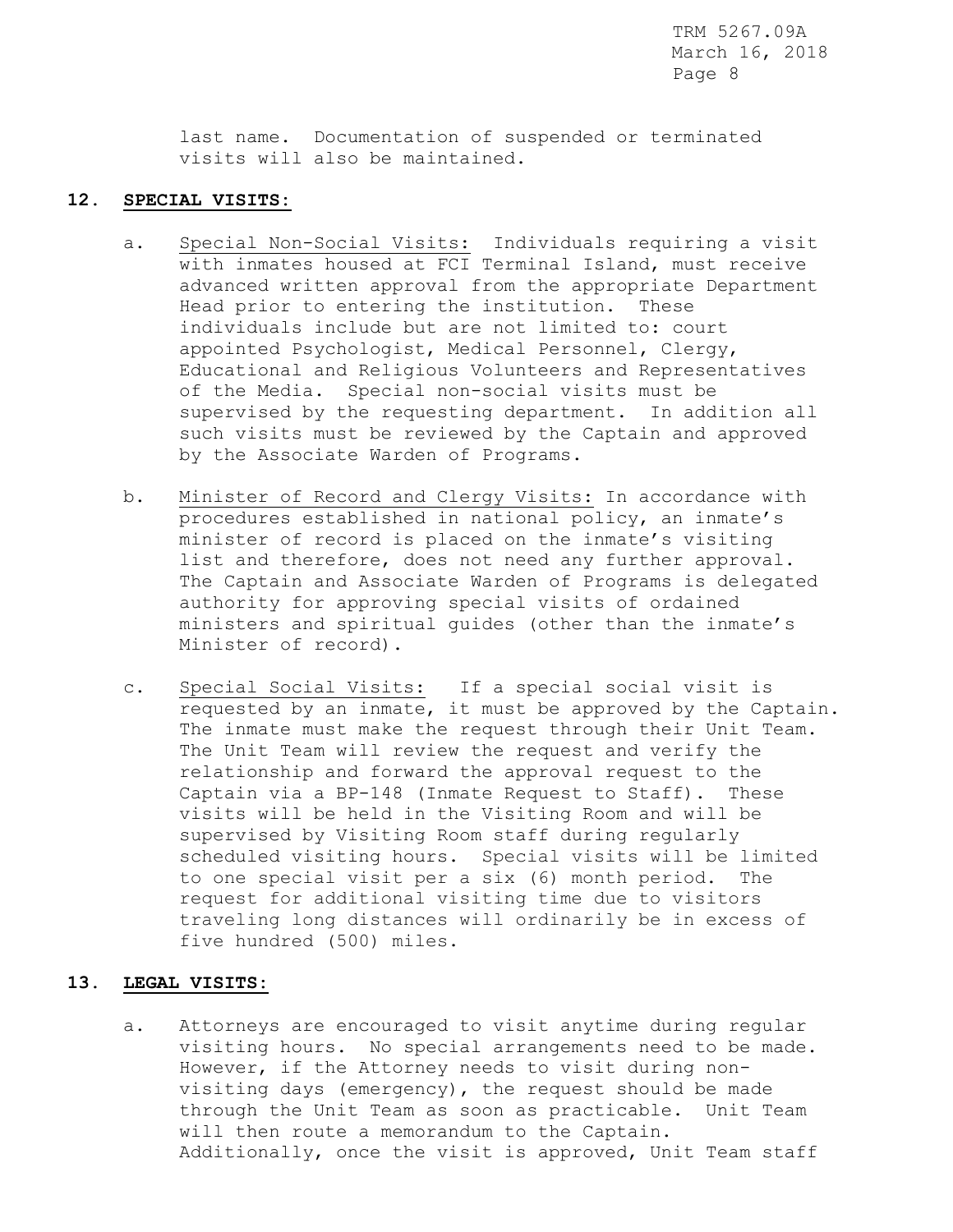will be responsible for providing oversight of the visit. All Attorneys requesting to visit must be in possession of a valid State issued Attorney card and photo identification. Staff may call the California Bar (415- 538-2000), to verify the status of a California licensed attorney or utilize the internet to verify other States Attorney credentials.

- b. Attorneys may be added to the inmate's visiting list. These requests will be referred to the inmate's Unit Team for processing. In order to be added to the visiting list, the Attorney must send in a copy of his or her bar card and photo identification. Ordinarily, Unit Teams do not need to run a criminal background check on the Attorney beyond verification with the state bar.
- c. Attorney's assistants, Law Clerks, Investigators, Paralegals, or Interpreters will be permitted to visit if they are listed on the inmate's visiting list and the proper visiting approval paperwork is completed by the Attorney. The Attorney must submit a signed statement to the Warden pursuant to 28 C.F.R. 543.16. Individuals acting as an Attorney's representative, who have had a previous social relationship with an inmate, may visit the inmate only in the presence of the Attorney and only during the inmate's regular social visit (i.e., legal or social) at the time.
- d. Legal visits will take priority over social visits if crowding occurs. However, if an Attorney or other legal visitor is visiting socially, there will be no priority for that visit.
- e. Attorney visits will take place in one of three legal visiting rooms. If all rooms are in use, the Attorney will be offered the opportunity to meet with his or her client in an area within the Visiting Room that would allow a degree of privacy.
- f. Tape recorders or other electronic devices are not permitted in the institution without the written approval from the Warden.
- g. Legal documents, pens, paper, note pads, court documents may be brought in to the Visiting Room. However, items brought in by an Attorney or other Legal Counsel may **not** be given to the inmate to keep. Any legal documents that an Attorney or Legal Counsel would like the inmate to have will be mailed into the institution, in accordance with legal on special mail requirements.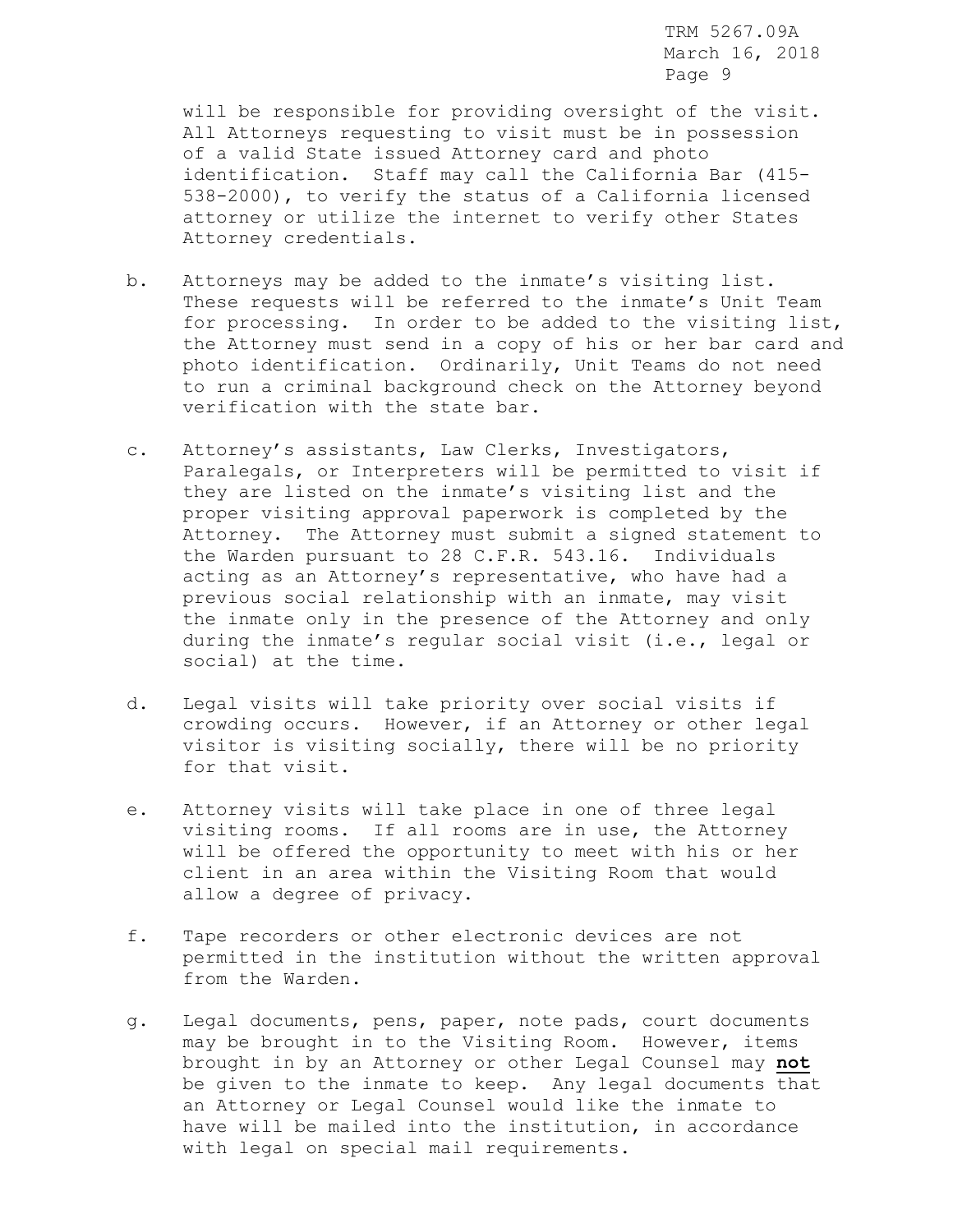h. Inmates will not be allowed to bring any materials into the Visiting Room without prior written approval from their Unit Team. All materials or documents approved will be searched prior to the visit and again once the visit is complete.

## **14. PRISONER VISITATION AND SUPPORT:**

 The Prisoner Visitation and Support Program (PVS), is a Valuable Volunteer Program. The focus of PVS has always been to visit and provide moral support to inmates who do not ordinarily receive visits from family and friends. Through this program, inmates who are otherwise alienated from the community have the opportunity to develop healthy relationships and benefit from interaction with PVS volunteers.

PVS Volunteers at Terminal Island, are allowed to carry paper and writing instruments into the Visiting Room. They are to be processed at the Front Lobby as volunteers. Their visits are not to be charged against their social visits, but will be conducted during normal visiting hours. They are expected to adhere to the institution dress code and visiting policy.

# **15. HOLDOVER PROCEDURES:**

 Holdover inmates will be subject to the provisions of this Institution Supplement, if approved for visiting privileges. Visiting hours will be the same as visiting for general population inmates.

 When a visiting list from a transferring institution is unavailable for an inmate on holdover status, the Warden may limit the visits to the inmate's immediate family. Unit Management staff will confirm the relationship of requested visitors within two weeks after the arrival of the inmate.

 Inmates on holdover status are either housed in the Short Stay Unit or the Special Housing Unit, either way, approved visits will take place in the non-contact visiting area in the Special Housing Unit.

# **16. MONITORING PROCEDURES:**

Visitors and inmates in the Visiting Room are subject to video monitoring and staff surveillance. Visitors entering the institution are subject to electronic screening, random pat searches, random vehicle searches and random ION Spectrometry testing for the presence of contraband, cell phones, weapons, metal objects and drugs.

## **17. TERMINATION OF VISITS:**

The Operations Lieutenant and Institution Duty Officer (IDO),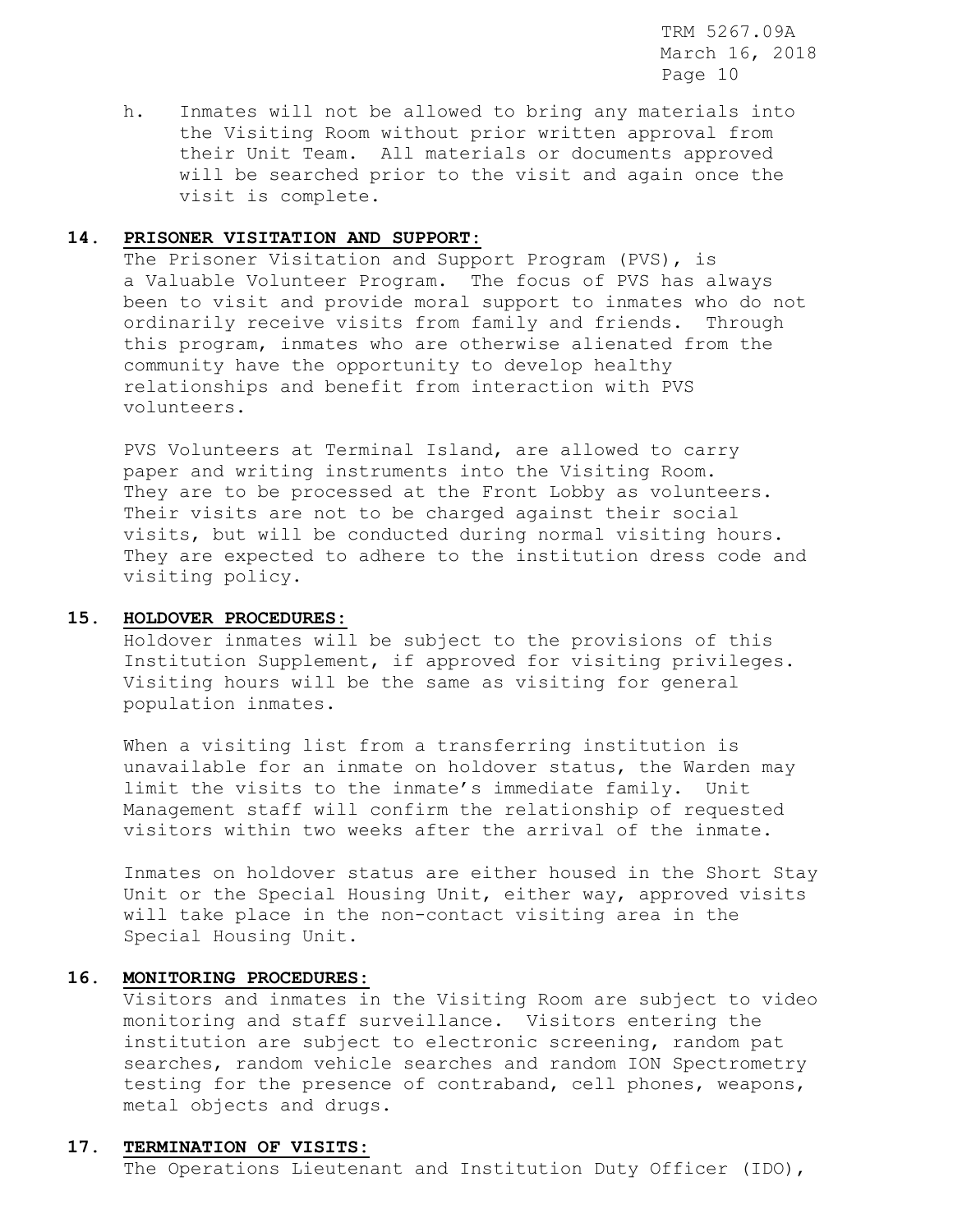may immediately terminate any visit for failure on the part of either the inmate or visitor to comply with visiting regulations. In all such cases, the Operations Lieutenant involved will submit a written report to the Captain, with a copy to the appropriate Unit Manager, for further evaluation of the situation. Termination of visiting privileges may result. The Visiting Room Officer will initiate an incident report if termination was due to improper conduct or violation of established rules and regulations. Termination of inmate visits due to overcrowding will be based on distance traveled by the visitor and frequency of visits. Those visitors who live close to the institution and visit frequently will be the first to be terminated.

### **18. VISITOR ISSUES:**

Any questions by visitors regarding visitation which cannot be immediately resolved by Visiting Room Officers or Front Lobby staff will be referred to the Operations Lieutenant or IDO.

### **19. UNAUTHORIZED ITEMS IN VISITING ROOM:**

**All visitors who wish to enter the institution must dress appropriately:** Attire considered **unacceptable** is listed below. However, this list is not all inclusive.

- a. Garments which reveal portions of the upper torso, cleavage and undergarments (i.e., halter top, midriffs, etc.).
- b. Sleeveless garments (i.e., tank tops, spaghetti strap dresses), which do not completely cover the top of the shoulder.
- c. Athletic garments (i.e., tights, sweat pants, jogging suits, sports jersey, etc.).
- d. Spandex or form fitting (i.e., jegging, yoga pants, tights) garments.
- e. Shorts.
- f. Skirts/dresses above the knee.
- g. Khaki, tan, or light brown, colored shirts or pants or other garments that resemble inmate attire.
- h. Fatigues, camouflaged and or military designed garments.
- i. See-through garments (able to see skin tones or the outline of undergarments).
- j. Hats, scarves and heavy outer coats.
- k. Non-prescription sunglasses.
- l. Hooded jackets or hooded sweaters.
- m. Hospital Scrubs.
- n. Any jeans with holes or rips.
- o. Plain white T-Shirts, no team logo (colleges included) or inappropriate design.
- p. Flip flops, sandals, house slippers and all open toe shoes.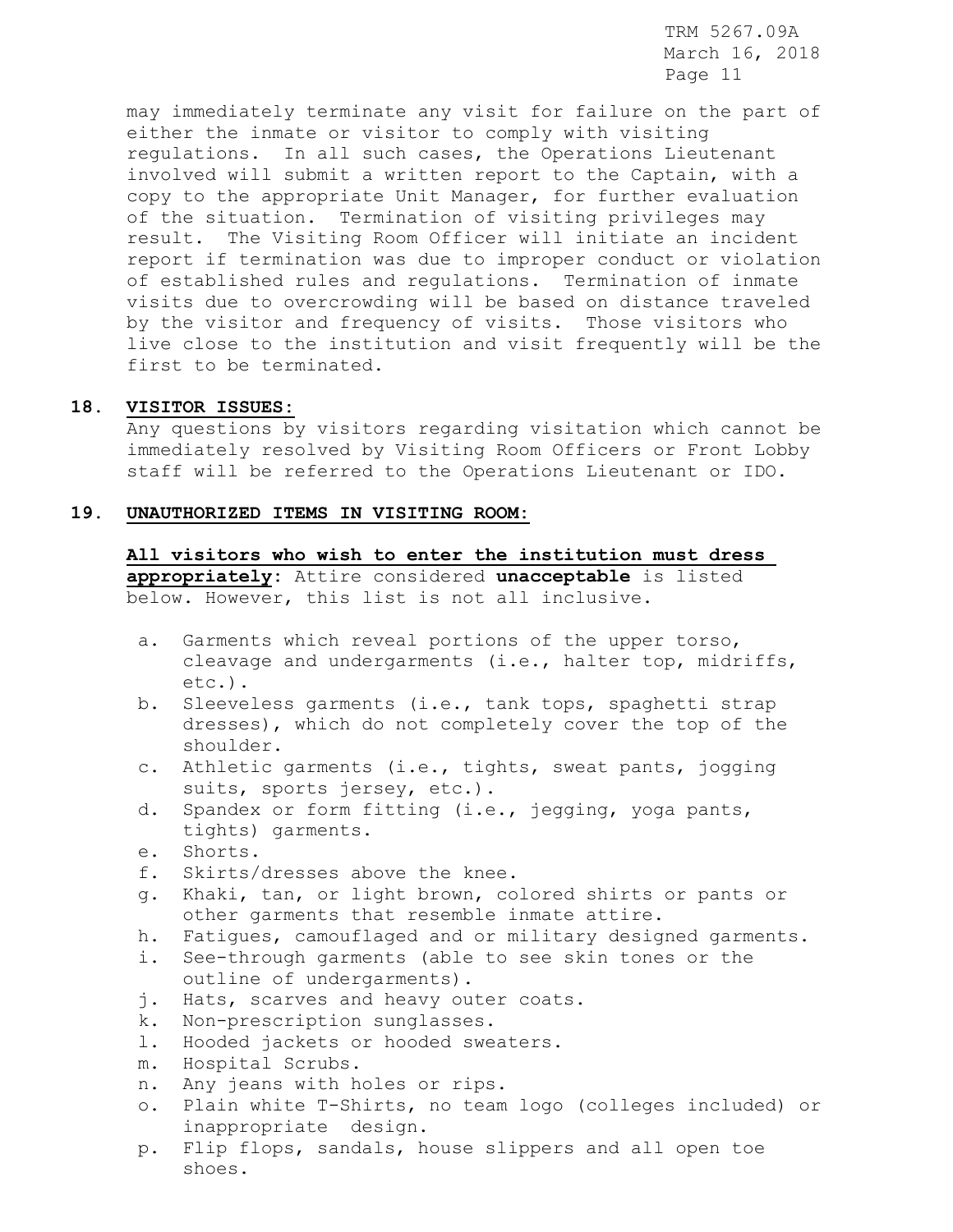- q. Watches of any kind.
- r. Underwire bras or bras with metal clasp.
- s. Heeled footwear and platform type soles(Stiletto heels, Pumps, Wedges, etc.).

 Other attire deemed questionable may prevent visitors from entering the institution. Questions regarding visitors dress will be referred to the Operations Lieutenant or the IDO for final resolution. The above does not apply to children **six years or younger.**

Limited locker storage will be made available for those visitors who are dropped off for visiting and do not have a vehicle to secure the unauthorized items in. The lockers are located in the visiting waiting area for small items, i.e., cellphones, keys, handbags, etc. Larger items such as strollers, medical devices (wheelchairs), may not be left in the visiting waiting area or Front Lobby.

#### **20. VERIFYING VISITORS FOR EXIT:**

At the conclusion of visiting, inmates will say their goodbyes at the tables. Visitors will remain seated while the inmates are accounted for and moved to the rear of the visiting area. Once this process is completed, visitors will be processed out from the front to the back of the Visiting Room. Under no circumstances will visitors be processed if the visitors have walked to the front visiting door without staff authorization. Verification of a visitor will be accomplished by examining the fluorescent stamp on the visitor's left or right hand (hands will be alternated throughout the visiting week) with an approved ultraviolet light prior to leaving the Visiting Room. If the fluorescent stamp is not visible, the visitor will not be permitted to exit. The Operations Lieutenant and the IDO will be notified immediately.

## **21. ADVERSE WEATHER CONDITIONS (FOG WATCH):**

When Fog Watch is deemed necessary by the Captain or the Operations Lieutenant and visiting is in session, the Front Lobby Officer will continue to process inmate visitors as normal. The Visiting Room Officer will be responsible for notifying the North/South Yard Officer via radio, providing the officers with the following information: Inmate's name, register number and Housing Unit. Once the inmate is ready, the North/South Yard Officer or available staff will escort the inmate to the Visiting Room. Inmates will be escorted in groups of 5 inmates per 1 staff member. Inmates from F and G Units will be escorted thru the UNICOR area rather than thru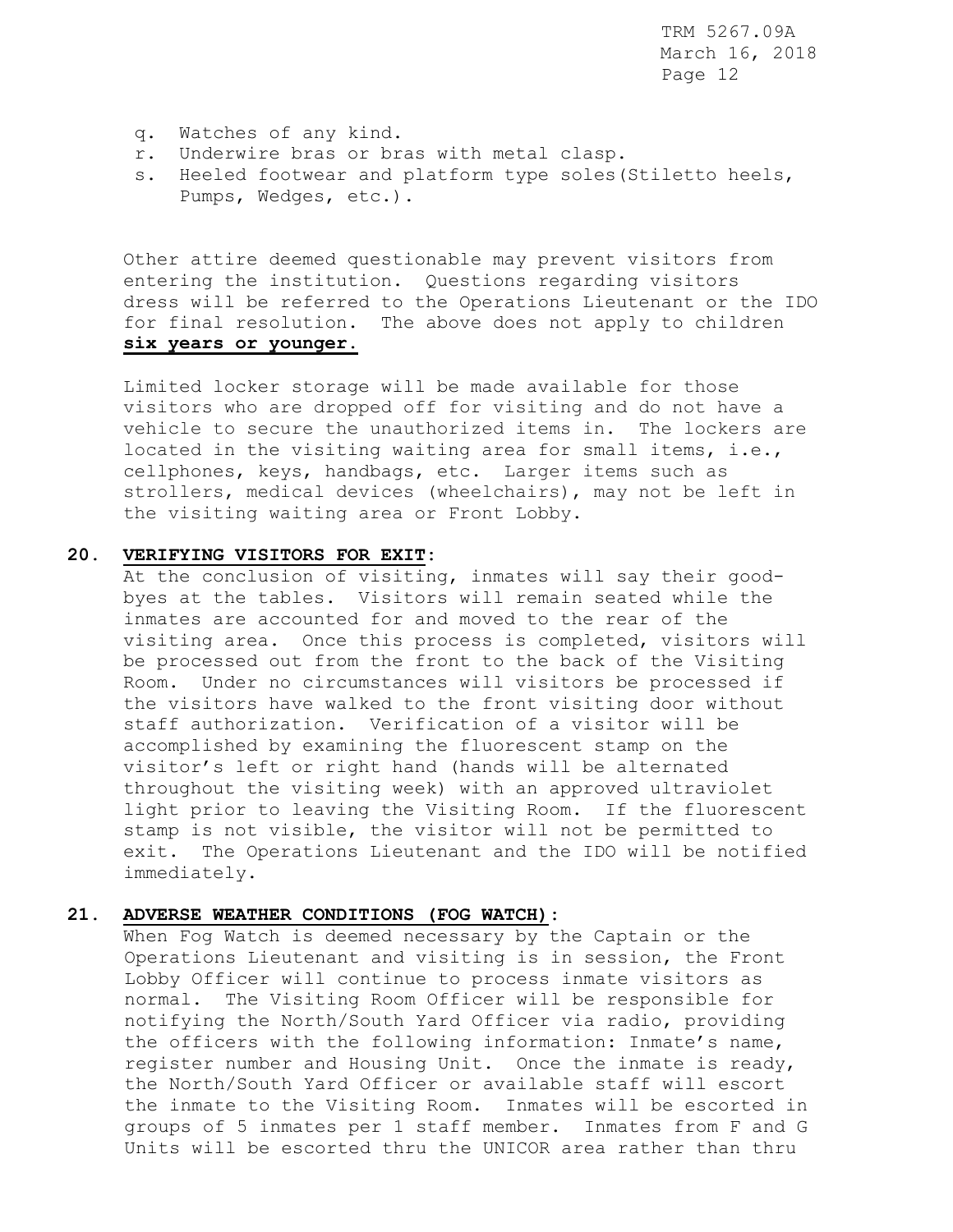the seawall area. The Captain and Duty Officer will be notified immediately regarding any conditions which may warrant consideration to cancel visiting. These questionable conditions will be assessed by the Captain, Duty Officer or the Operations Lieutenant prior to the Captain approving the cancellation of visiting. Once Fog Watch is cleared by the Captain or Operations Lieutenant, the institution will run its normal operations, to include visiting.

### **22. ADMINISTRATIVE RESPONSIBILITIES**:

The Captain is responsible for training all staff assigned to Visiting Room posts, as well as the overall appearance and operation of the Visiting Room.

Unit Staff will update the Web-based Visiting Program and maintain a copy of the current approved visiting list in each inmate's central file for backup purposes. Unit Team staff will evaluate all inmates on their caseload and all incoming inmates to determine if they have an inmate who has been convicted of a sex offense involving a minor under the Walsh Act. Any inmate fitting the criterion will have the following annotation placed in the visiting program under the comments section: "This inmate was convicted of a sex offense involving a minor."

The Operations Lieutenant will ensure visiting policy is adhered to, and all Visiting Room staff are enforcing institution rules and regulations.

The Visiting Room Officers will ensure proper visiting procedures are followed and high level of sanitation is maintained in the Visiting Room.

All staff assigned to the Visiting Room will be dressed in a "Class A" uniform to include a tie.

Additional visiting information can be obtained on the World Wide Web at [WWW.BOP.GOV.](http://www.bop.gov/)

**23. OFFICE OF PRIMARY RESPONSIBILITY**: Correctional Services.

 $\sqrt{s/}$ 

Felicia Ponce Warden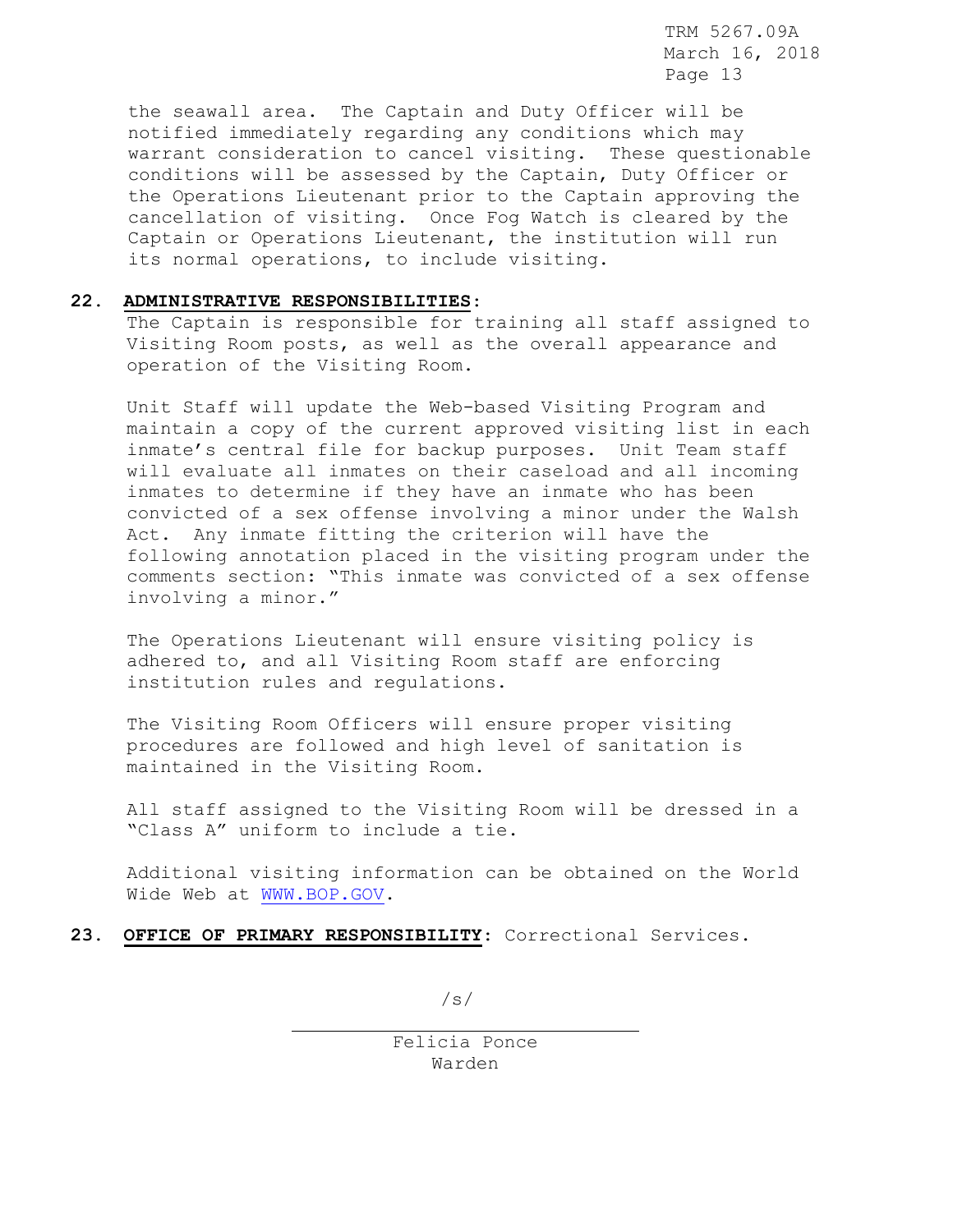## **Attachment 1**

#### **VISITING INSTRUCTIONS**

- 1. All prospective visitors must be approved by Unit Team staff before their names are added to the visiting list. It will be the responsibility of the inmate to notify his visitors when they have been approved for visiting. You may wish to verify your approval with the inmate prior to your visit to avoid an unnecessary trip.
- 2. Ordinarily, all immediate family members will be approved to visit. Immediate family includes mother, father, stepparents, foster parents, brothers and sisters, spouse, and children. The visiting privilege will ordinarily be extended to those who have an established relationship with the inmate prior to confinement. The total number of approved visitors will not exceed 20.
- 3. All visitors who are not immediate family must complete and mail the Visitor Information form (BP-629) to the assigned Unit Team. Visitors under the age of 18 must have a parent and/or guardian sign the Visitor Information form (BP-629).
- 4. Children age 16 and under must be accompanied by an adult already approved to visit the inmate. Supervision of children will be the joint responsibility of the adult visitor and the inmate.
- 5. All visitors, with the exception of children under 16 years of age, will be required to present photo identification issued by a recognized government agency. Visitors from outside the United States may present as identification the following: Resident Alien card, Employment Authorization Card, or a B1/B2 Visa Card. Otherwise, identification includes a valid state issued driver license, state or government issued identification card, or passport. In addition, the visitor's identification will be retained by Visiting Room staff. When the visitor is escorted from the Visiting Room, the Escort Officer will utilize the identification to process the visitor through the Control Room Sallyport and then return the ID to the visitor. Attorneys will provide a current bar card for identification purposes. Failure to produce proper identification will be cause for denial of visiting as an Attorney. However, if the Attorney who is approved on an inmate's visiting list can be treated as a regular visitor as long as they can provide proper state or government issued identification.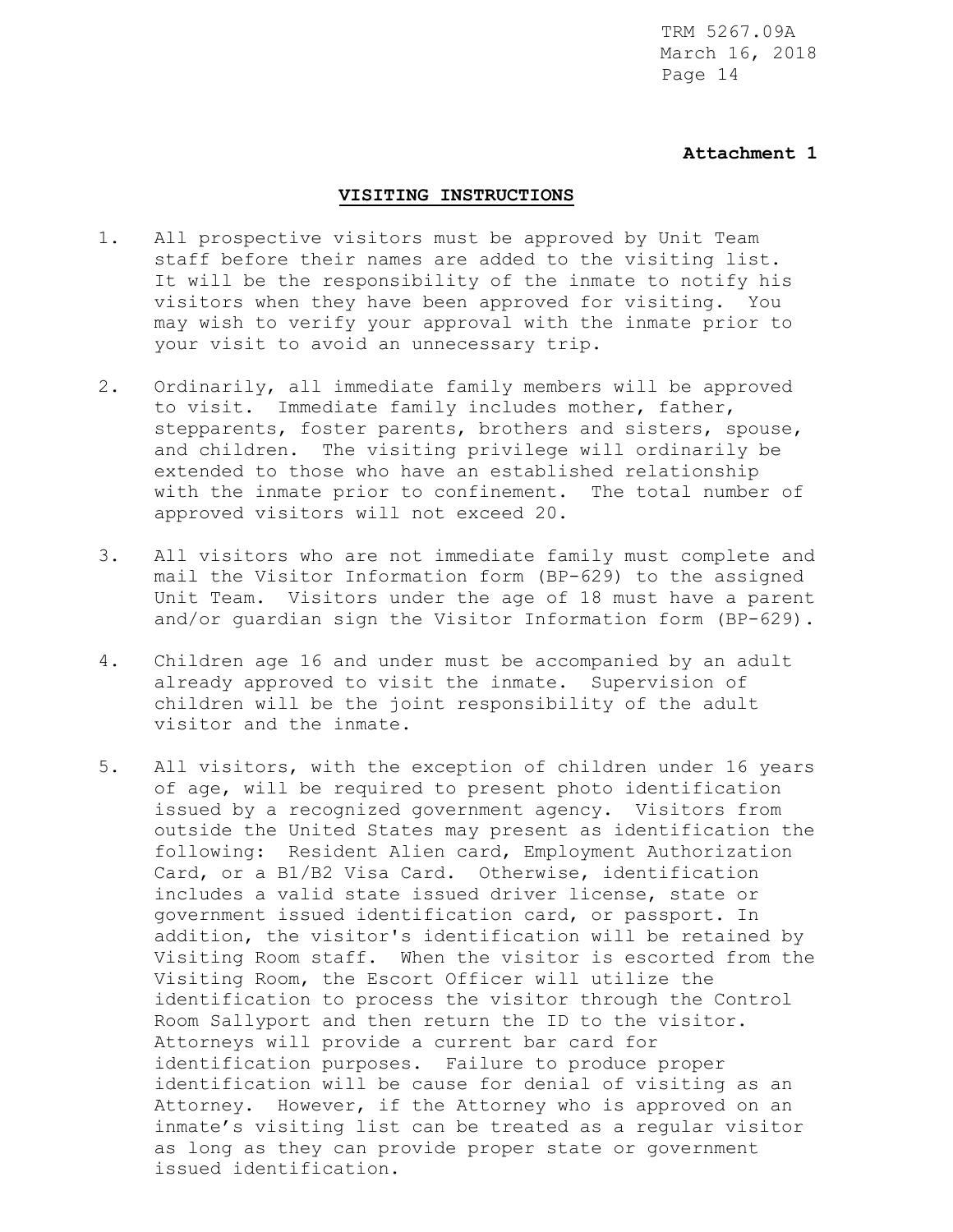- 6. Visitors arriving at Terminal Island by vehicle will be required to write the license plate number and corresponding State on the Notification to Visitor form.
- 7. Only five visitors, including children, are authorized to visit an inmate at any one time.
- 8. Visitors under the influence of alcohol or drugs will not be authorized entrance into the institution.
- 9. Food, to include candy, gum or beverages, will not be brought into the institution, with the exception of infant food as noted below. Additionally, visitors will not be allowed to depart the Visiting Room with food or beverage items.

 It is not permissible for inmates to accompany visitors to the vending machine.

- 10. It is not permissible to bring gifts or packages of any type to an inmate. Money will not be accepted for an inmate's account. All money for an inmate must be mailed to the National Lock Box. No written messages will be exchanged or signed during visiting without authorization. Such transactions should be handled through correspondence.
- 11. A greeting and farewell embrace is permissible. All contact must be consistent with proper order and good taste. Excessive physical contact will not be tolerated and will result in the immediate termination of visits.
- 12. Visitors are not permitted to bring phones, cameras or tape recorders or any other electronic or recording devices inside the Visiting Room without the prior written approval of the Warden. (Phones are never allowed in the Visiting Room). Visitors who are caught bringing a phone into the Visiting Room maybe prosecuted.
- 13. Visitors are authorized to carry the following items into the Visiting Room:
	- a. Change purse (clear plastic only, no longer than 8 inches).
	- b. \$25 (in coins).
	- c. Heart Medication and diabetic medication (Diabetic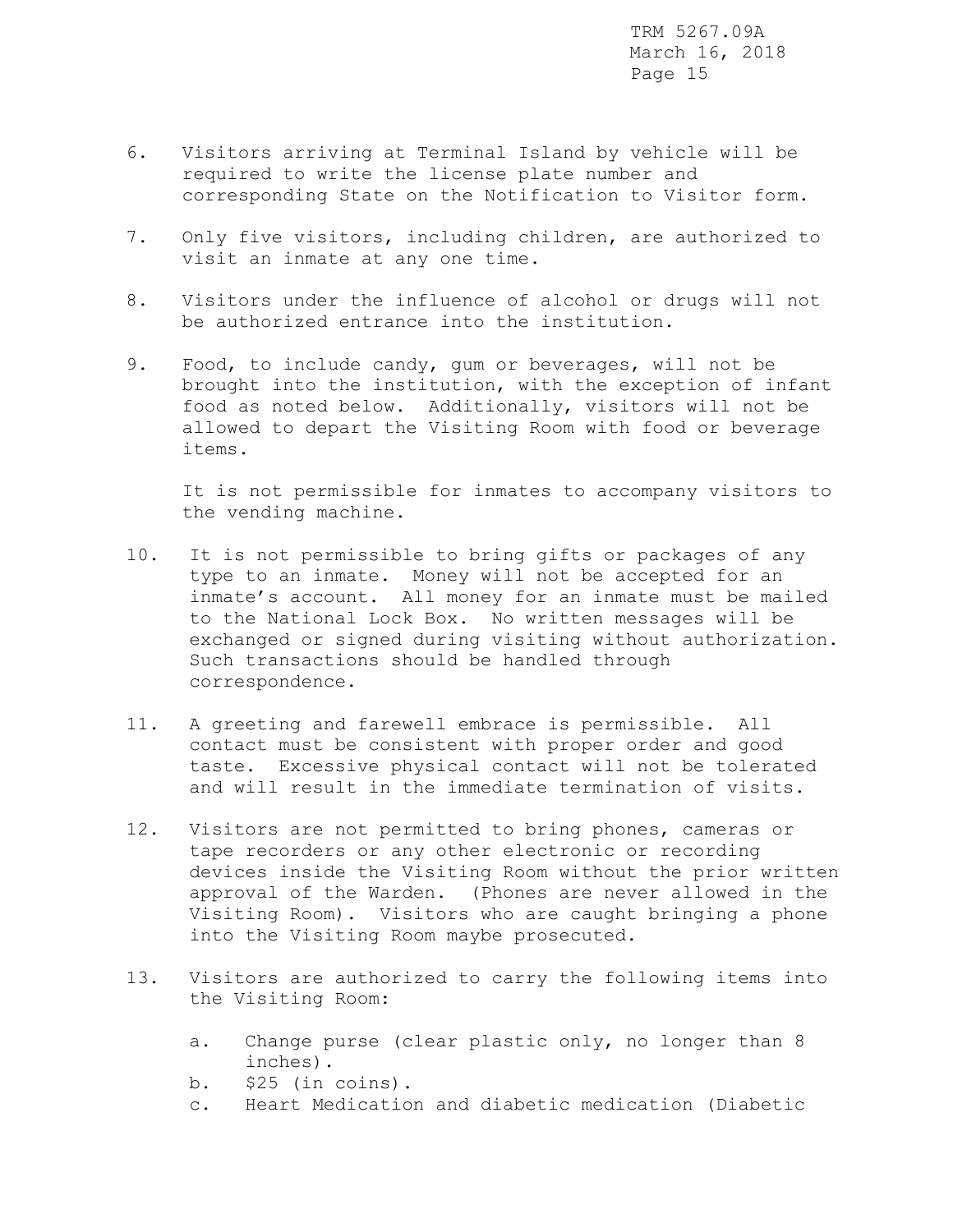medications i.e. insulin, will be left at the Visiting Room Officer's desk).

- d. Minimal jewelry worn (engagement/wedding ring), no watches.
- e. Sealed infant formula, plastic baby bottles, (8 oz. bottle, two of each), baby diapers (three each). Baby wipes are not authorized in the Visiting Room. No stroller or diaper bags are allowed in the Visiting Room, only clear plastic bags.
- f. A lite jacket or sweater, no heavy outer coat or scarf.
- 14. Visiting Room Officers have the authority to seat visitors and inmates in designated areas deemed appropriate for proper supervision.
- 15. FCI Terminal Island, is a tobacco free facility. Therefore, no tobacco is authorized in the Visiting Room.
- 16. Attorneys are subject to the same regulations as social visitors. Attorney client rooms are subject to availability and staff observation.
- 17. Currently, Terminal Island has a limited number of lockers available for inmate visitors to store personal items not allowed in the institution and/or Visiting Room. Local inmate visitors are asked to leave personal items at home or secure them in their vehicles.
- 18. **All visitors who wish to enter the institution must dress appropriately:** Attire considered **unacceptable** is listed below. However, this list is not all inclusive.
	- a. Garments which reveal portions of the upper torso, cleavage and undergarments (i.e., halter top, midriffs, etc.).
	- b. Sleeveless garments (i.e., tank tops, spaghetti strap dresses), which do not completely cover the top of the shoulder.
	- c. Athletic garments (i.e., tights, sweat pants, jogging suits, sports jersey, etc.).
	- d. Spandex or form fitting (i.e., jegging, yoga pants, tights) garments.
	- e. Shorts.
	- f. Skirts/dresses above the knee.
	- g. Khaki, tan, or light brown, colored shirts or pants or other garments that resemble inmate attire.
	- h. Fatigues, camouflaged and or military designed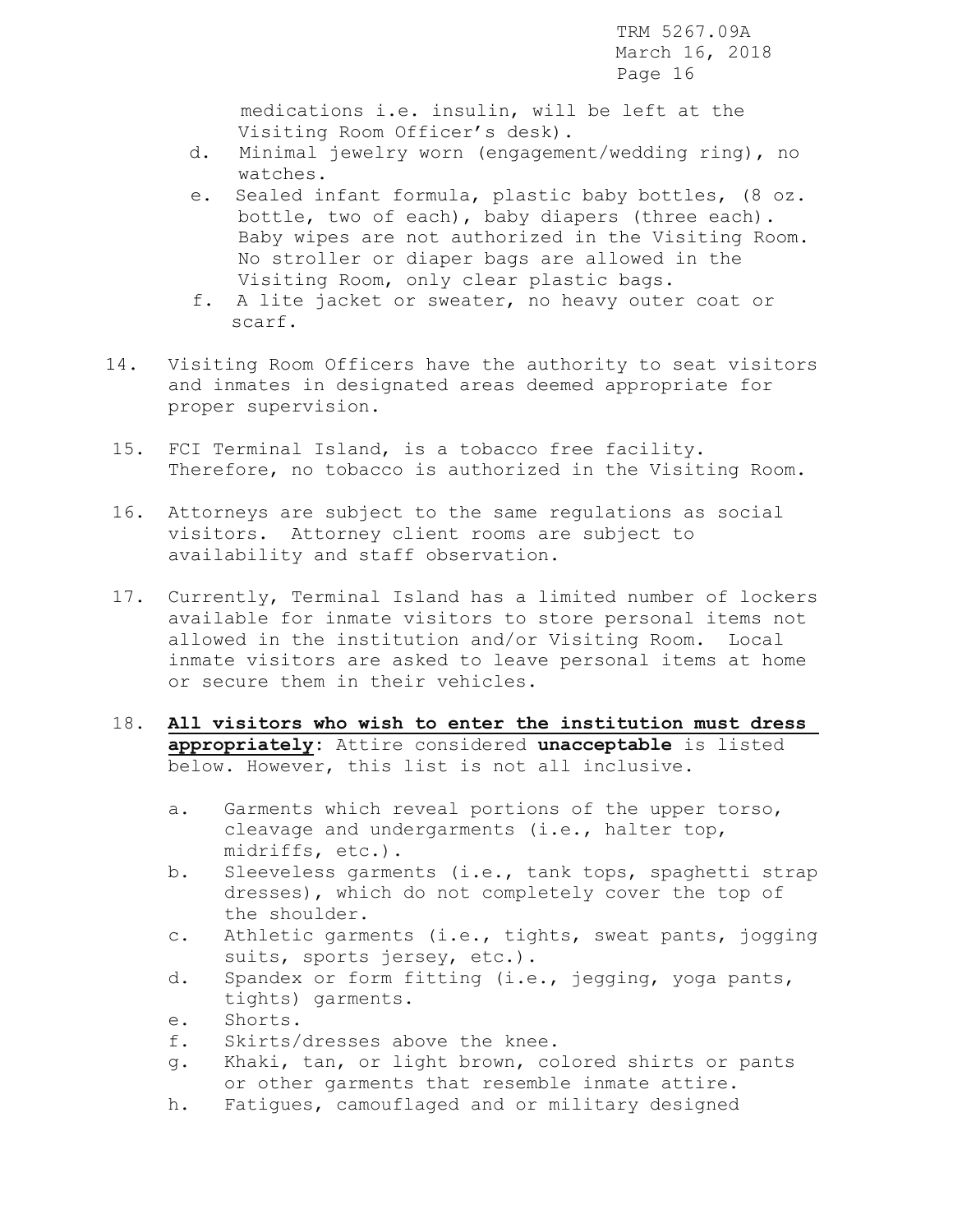garments.

- i. See-through garments (able to see skin tones or the outline of undergarments).
- j. Hats, scarves and heavy outer coats.
- k. Non-prescription sunglasses.
- l. Hooded jackets or hooded sweaters.
- m. Hospital Scrubs.
- n. Any jeans with holes or rips.
- o. Plain white T-Shirts, no team logo (colleges included)or inappropriate design.
- p. Flip flops, sandals, house slippers and all open toe shoes.
- q. Watches of any kind.
- r. Underwire bras or bras with metal clasp.
- s. Heeled footwear and platform type soles (Stiletto heels, Pumps, Wedges, etc.).

 Other attire deemed questionable may prevent visitors from entering the institution. Questions regarding visitors dress will be referred to the Operations Lieutenant or the IDO for final resolution. The above does not apply to children **six years or younger.**

**NOTE: Title 18 U.S.C. of the sections 791 and 3571**: Provides a penalty of imprisonment of not more than twenty years, a fine of more than \$250,000 or both, to a person who, in violation of a statue, rule or order issued pursuant to that statute, provides, or attempts to provide, to an inmate anything whatsoever without the Warden's knowledge and consent. This includes, but is not limited to such objects as firearms, weapons, narcotics, drugs, and currency.

> Visitors are encouraged not to wear clothing with high metal content, such as a western style shirt with metal buttons. Clothing with high metal content will activate the metal detectors, and may slow down your in processing for visiting.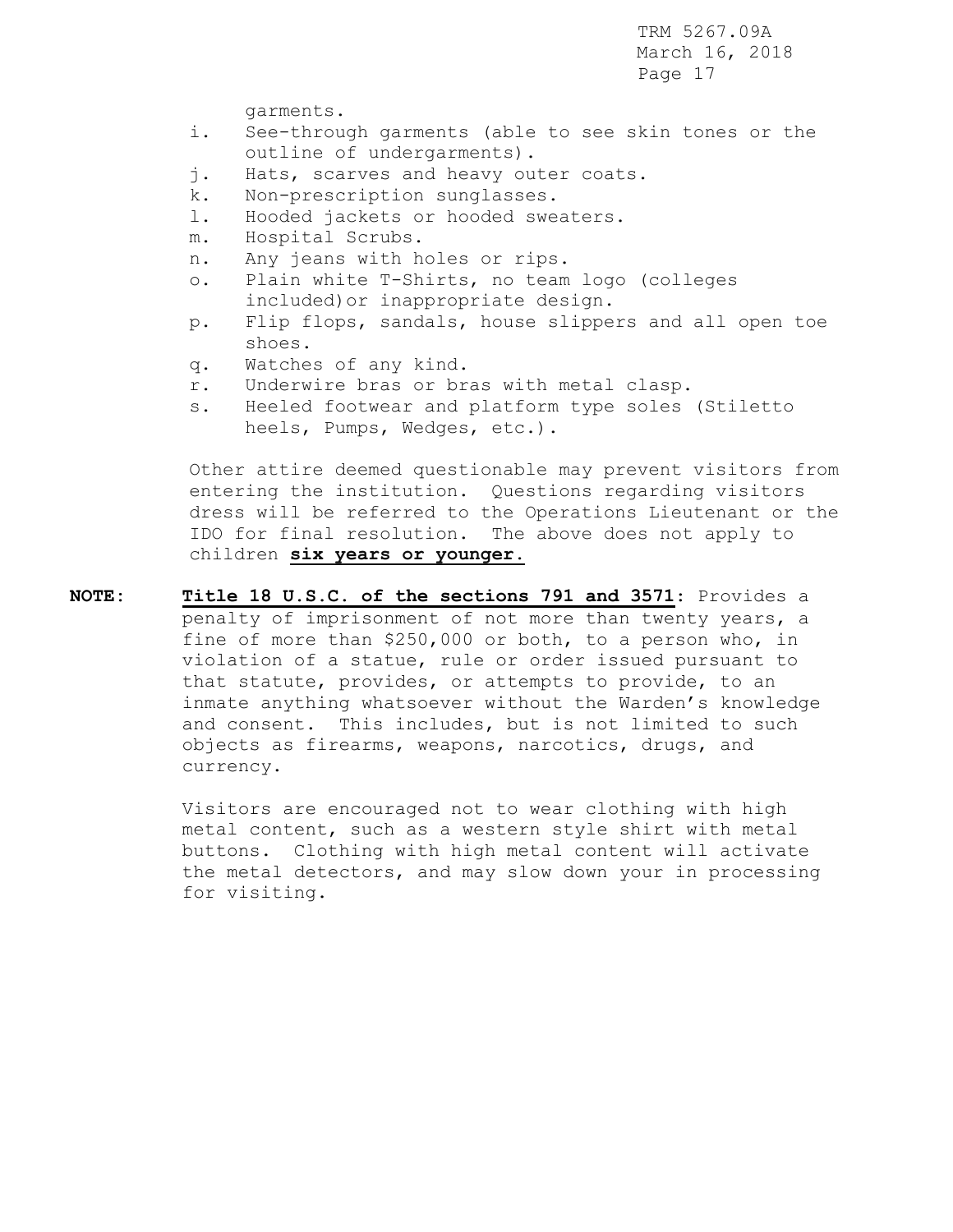### **ATTACHMENT 2**

**DIRECTIONS:**

# Federal Correctional Institution 1299 Seaside Avenue Terminal Island, CA 90731 310-831-8961

From Long Beach, CA: Travel west on Ocean Boulevard or south on Interstate 710 over the Gerald Desmond Bridge. After you pass through three traffic lights, you will see an exit sign indicating Ferry Street. Take that exit, which exits to the right. This is Seaside Avenue. Continue to the traffic light and make a left. This is Ferry Street. Continue to the third traffic light, which will be the intersection of Terminal Way. Turn right on Terminal Way and continue. The road will curve to the left and the name changes once again to Seaside Avenue. Continue down Seaside and the road will lead you to the entrance to the institution. Enter the FCI Administration Building which is on the left just beyond the entrance to the federal reservation. Visitors are processed into the institution in the front lobby of the Administration Building. There is limited visitors parking available and it is likely you will need to park in the parking lot near the seawall outside the entrance to the federal reservation. **DO NOT DRIVE OR WALK PAST THE GUARD TOWER LOCATED JUST PAST THE ENTRANCE TO THE ADMINISTRATIVE BUILDING PARKING.**

From the Harbor Freeway: Travel south on Interstate 110 toward San Pedro. Just before the highway ends, take the exit for the Vincent Thomas Bridge to Terminal Island (Route 47). After you cross the bridge, take Ferry Street exit on the right. At the traffic light turn left. This is Ferry Street. At the second traffic light, turn right on Terminal Way. Continue until the road curves to the left and the name changes to Seaside Avenue. Continue down Seaside and the road will lead you to the entrance to the institution. Enter the FCI Administration Building which is on the left just beyond the entrance to the federal reservation. Visitors are processed into the institution in the front lobby of the Administration Building. There is limited visitors parking available and it is likely you will need to park in the parking lot near the seawall outside the entrance to the federal reservation**. DO NOT DRIVE OR WALK PAST THE GUARD TOWER LOCATED JUST PAST THE ENTRANCE TO THE ADMINISTRATIVE BUILDING PARKING.**